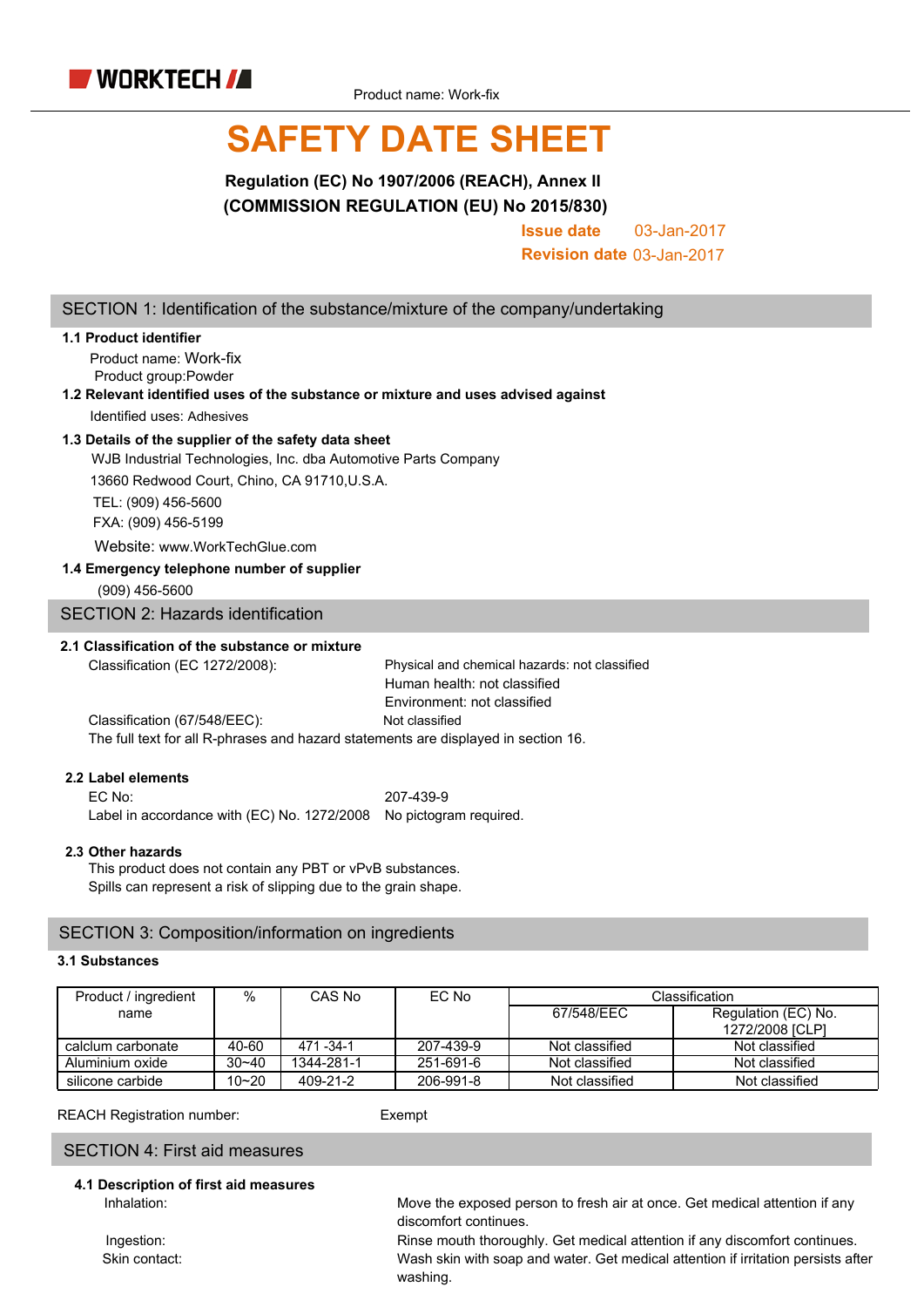

| Eye contact:                                                                                                                  | Make sure to remove any contact lenses from the eyes before rinsing. Rinse<br>eye with water immediately. Get medical attention if any discomfort continues.                           |  |  |  |
|-------------------------------------------------------------------------------------------------------------------------------|----------------------------------------------------------------------------------------------------------------------------------------------------------------------------------------|--|--|--|
| 4.2 Most important symptoms and effects, both acute and delayed<br>Inhalation:<br>Ingestion:<br>Skin contact:<br>Eye contact: | No specific symptoms noted.<br>No specific symptoms noted.<br>No specific symptoms noted.<br>No specific symptoms noted.                                                               |  |  |  |
| 4.3 Indication of any immediate medical attention and special treatment needed<br>Treat symptomatically                       |                                                                                                                                                                                        |  |  |  |
| <b>SECTION 5: Fire fighting measures</b>                                                                                      |                                                                                                                                                                                        |  |  |  |
| 5.1 Extinguishing media                                                                                                       | This product is not flammable. Use fire extinguishing media appropriate for<br>surrounding materials.                                                                                  |  |  |  |
| 5.2 Special hazards arising from the substance or mixture<br>Hazardous combustion products:                                   | None under normal conditions                                                                                                                                                           |  |  |  |
| 5.3 Advice for firefighters<br>Special fire fighting procedures:                                                              | No specific fire fighting procedures given                                                                                                                                             |  |  |  |
| <b>SECTION 6: Accidental release measures</b>                                                                                 |                                                                                                                                                                                        |  |  |  |
| 6.1 Personal precautions, protective equipment and emergency procedures                                                       | Follow precautions for safe handling described in this safety data sheet.<br>In case of spills, beware of slippery floors and surfaces.                                                |  |  |  |
| 6.2 Environmental precautions                                                                                                 | The product should not be dumped in nature but collected and delivered<br>according to agreement with the local authorities.                                                           |  |  |  |
| 6.3 Methods and material for containment and cleaning up                                                                      | Avoid dust formation. Remove spillage with vacuum cleaner. If not possible,<br>collect spillage with shovel, broom or the like. Transfer to a container for                            |  |  |  |
|                                                                                                                               | disposal.                                                                                                                                                                              |  |  |  |
| 6.4 Reference to other sections                                                                                               | For personal protection see section 8. For waste disposal see section 13.                                                                                                              |  |  |  |
| <b>SECTION 7: Handling and storage</b>                                                                                        |                                                                                                                                                                                        |  |  |  |
| 7.1 Precautions for safe handling                                                                                             | Avoid handling which leads to dust formation. Avoid inhalation of high<br>concentrations of dust. Observe occupational exposure limits and minimise the<br>risk of inhalation of dust. |  |  |  |
| 7.2 Conditions for safe storage, including any incompatibilities                                                              | Store in tightly closed original container in a dry, cool and well-ventilated place.<br>Keep in original container.                                                                    |  |  |  |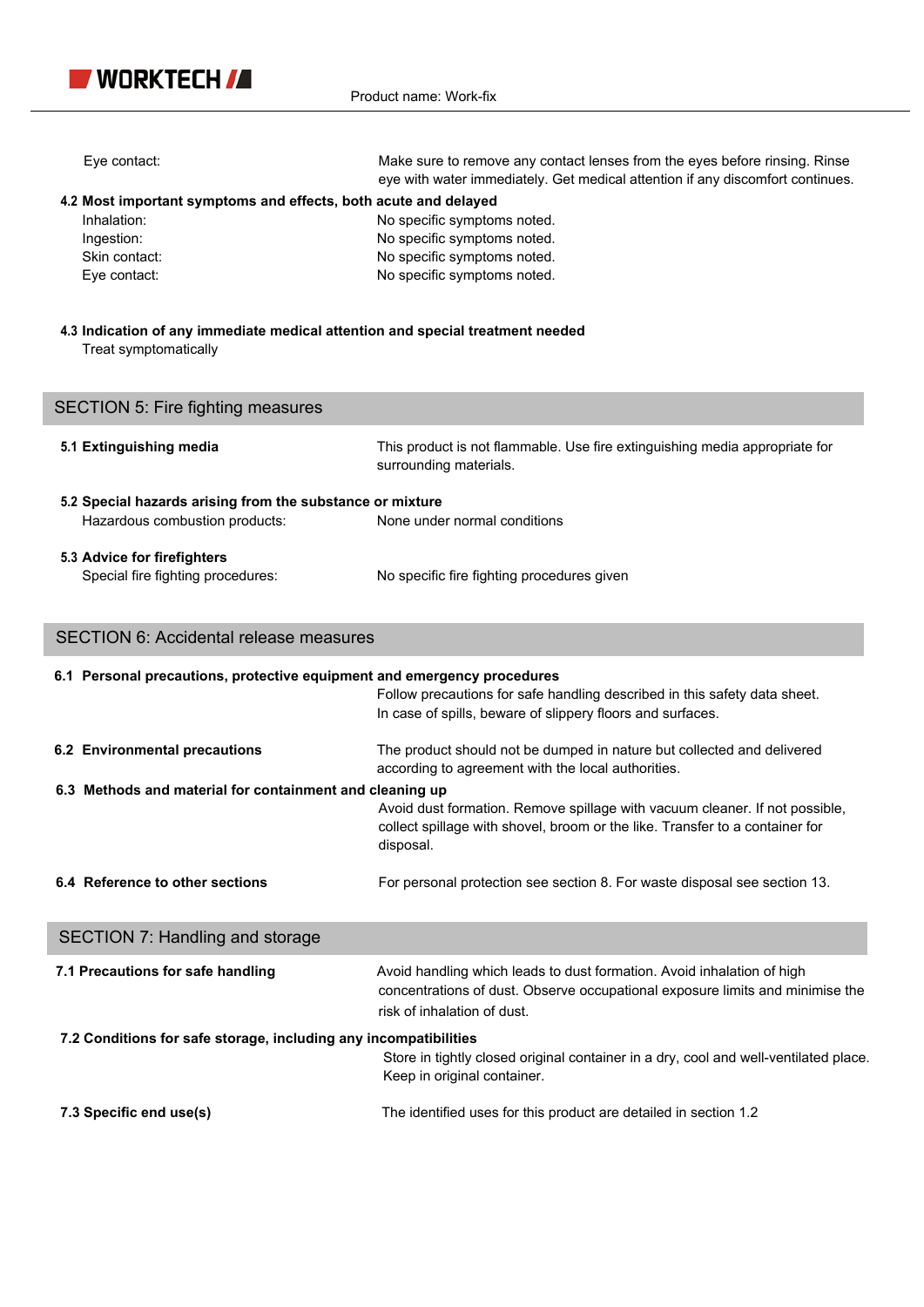### SECTION 8: Exposure controls / personal protection

### **8.1 Control parameters**

| Name            | <b>STD</b> | <b>TWA -8Hrs</b> |                    | STEL - 15Min |                      |      | <b>Notes</b> |
|-----------------|------------|------------------|--------------------|--------------|----------------------|------|--------------|
| Aluminium Oxide |            |                  | $5.0 \text{ mg/m}$ |              | 10 mg/m <sup>3</sup> | ' A. |              |

A = Aveolengängiger Anteil

E = Einatembare Fraktion

GVB = Grenswaarden voor blootstelling aan chemische agentia

VLEP = Valeurs limites d'exposition professionnelle

- AGW = Arbeitsplatzgrenzwert
- PEL = Přípustné expoziční limity

GRV = Grænseværdier for stoffer og materialer

- K <sup>(1)</sup> = betyder, at stoffet er optaget på listen over stoffer, der anses for at være kræftfremkaldende
- HTP = Haitallisiksi tunnetut pitoisuudet
- OTE = Οριακή Τιμή Έκθεσης

MKBS = Munkahelyek kémiai biztonságáról szóló ACGIH = American Conference of Governmanetal industrial Hygenists

 $A4^{(1)}$  = Non classificable come carcinogeno per l'uomo

 $A2^{(1)}$  = Carcinogeno sospetto per l'uomo

1 = ヒトに対して発がん性のある物質

MAC = Maximaal Aanvaarde Concentraties

- NDS = Najwyższe Dopuszczalne Stężenie
- VLE = Valor limite de exposição
- $A4<sup>(2)</sup>$  = Agentes não classificáveis como carcinogénicos no Homem
- $A2<sup>(2)</sup>$  = Agente carcinogénico suspeito no Homem
- ПДК = Величина

Ф = аэрозоли преимущественно фиброгенного действия

4 = класс - умеренно опасные.

VLA = Valor límite Ambiental

AFS = Arbetsmiljöverkets Författningssamling

K (2) = Ämnet är cancerframkallande

WEL = Workplace exposure limit

### *NOTE: To request language / country specific SDS please e–mail sds@lkabminerals.com*

#### Ingredient comments:

Dust contains respirable crystalline silica. Prolonged and/or massive inhalation of respirable crystalline silica dust may cause lung fibrosis, commonly referred to as silicosis. Principal symptoms of silicosis are cough and breathlessness. Occupational exposure to respirable dust should be monitored and controlled. The product should be handled using methods and techniques that minimise or eliminate dust generation. The product contains less than 1% w/w RCS (respirable crystalline silica) as determined by the SWERF method. The respirable crystalline silica content can be measured using the "Size-Weighted Respirable Fraction – SWERF" method.

### **8.2 Exposure controls**

Protective equipment



Engineering measures: Provide adequate ventilation. Observe occupational exposure limits and minimise the risk of inhalation of dust.

Respiratory equipment: No specific recommendation made, but respiratory protection must be used if the general level exceeds the recommended occupational exposure limit. Wear dust masks in dusty areas.

Hand protection: **No specific hand protection noted, but gloves may still be advisable.** 

Eye protection: Wear dust resistant safety goggles where this is a danger of eye contact. Other protection: exercise the provide eyewash station.

Hygiene measures: Wash hands at the end of each work shift and before eating, smoking and using the toilet.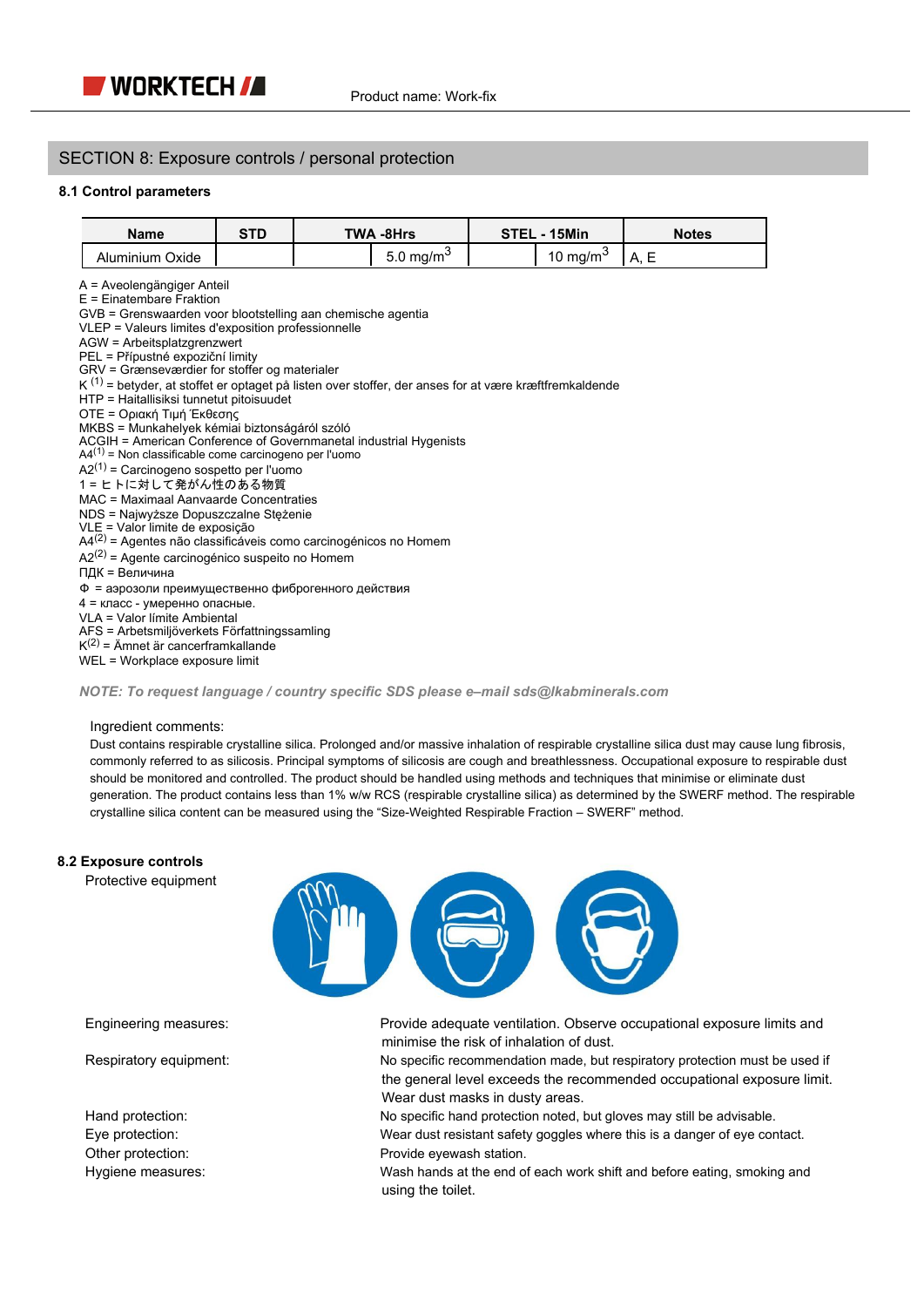I

| SECTION 9: Physical and chemical properties                                                                                                                      |                                                                                                       |  |  |  |
|------------------------------------------------------------------------------------------------------------------------------------------------------------------|-------------------------------------------------------------------------------------------------------|--|--|--|
| 9.1 Information on basic and physical and chemical properties<br>Appearance:<br>Colour:<br>Odour:<br>Solubility:<br>Melting point $(^0C)$ :<br>Relative density: | Granular powder, dust<br>Black, clear ,grey<br><b>Odourless</b><br>Insoluble in water<br>2000<br>>3.1 |  |  |  |
| 9.2 Other information                                                                                                                                            | Not relevant                                                                                          |  |  |  |
| <b>SECTION 10: Stability and reactivity</b>                                                                                                                      |                                                                                                       |  |  |  |
| 10.1 Reactivity                                                                                                                                                  | No specific reactivity hazards associated with this product.                                          |  |  |  |
| 10.2 Chemical stability                                                                                                                                          | Stable under normal temperature conditions.                                                           |  |  |  |
| 10.3 Possibility of hazardous reactions                                                                                                                          | Not relevant                                                                                          |  |  |  |
| 10.4 Conditions to avoid                                                                                                                                         | No specific conditions are likely to result in a hazardous situation                                  |  |  |  |
| 10.5 Incompatible materials<br>Materials to avoid:                                                                                                               | No specific, or groups of materials, are likely to react to produce a hazardous<br>situation.         |  |  |  |
| 10.6 Hazardous decomposition products                                                                                                                            | None under normal circumstances                                                                       |  |  |  |
| <b>SECTION 11: Toxicological information</b>                                                                                                                     |                                                                                                       |  |  |  |
| 11.1 Information on toxicological effects<br>Other health effects:                                                                                               | This substance has no evidence of carcinogenic properties.                                            |  |  |  |
| Acute toxicity<br>Acute toxicity (Oral LD50):<br>Acute toxicity (Dermal LD50):<br>Acute toxicity (Inhalation LC50):                                              | Not relevant<br>Not relevant<br>Not relevant                                                          |  |  |  |
| Inhalation:                                                                                                                                                      | Dust in high concentrations may irritate the respiratory system.                                      |  |  |  |
| Ingestion:                                                                                                                                                       | May cause discomfort if swallowed.                                                                    |  |  |  |
| Skin contact:                                                                                                                                                    | Powder may irritate skin.                                                                             |  |  |  |
| Eye contact:                                                                                                                                                     | Particles in the eyes may cause irritation and smarting.                                              |  |  |  |
| <b>SECTION 12: Ecological information</b>                                                                                                                        |                                                                                                       |  |  |  |
| <b>Ecotoxicity:</b>                                                                                                                                              | Not regarded as dangerous for the environment.                                                        |  |  |  |
| Acute fish toxicity:<br>12.1                                                                                                                                     | Not considered toxic to fish.                                                                         |  |  |  |
| 12.2<br>Persistence and degradability<br>Degradability:                                                                                                          | The product is not readily biodegradable.                                                             |  |  |  |
| <b>Bioaccumulative potential:</b><br>12.3                                                                                                                        | The product is not bioaccumulating.                                                                   |  |  |  |
| 12.4<br><b>Mobility in soil:</b>                                                                                                                                 | Not relevant, due to the form of the product.                                                         |  |  |  |
| 12.5<br>Results of PBT and vPvB assessment:                                                                                                                      | This product does not contain any PBT or vPvB substances.                                             |  |  |  |